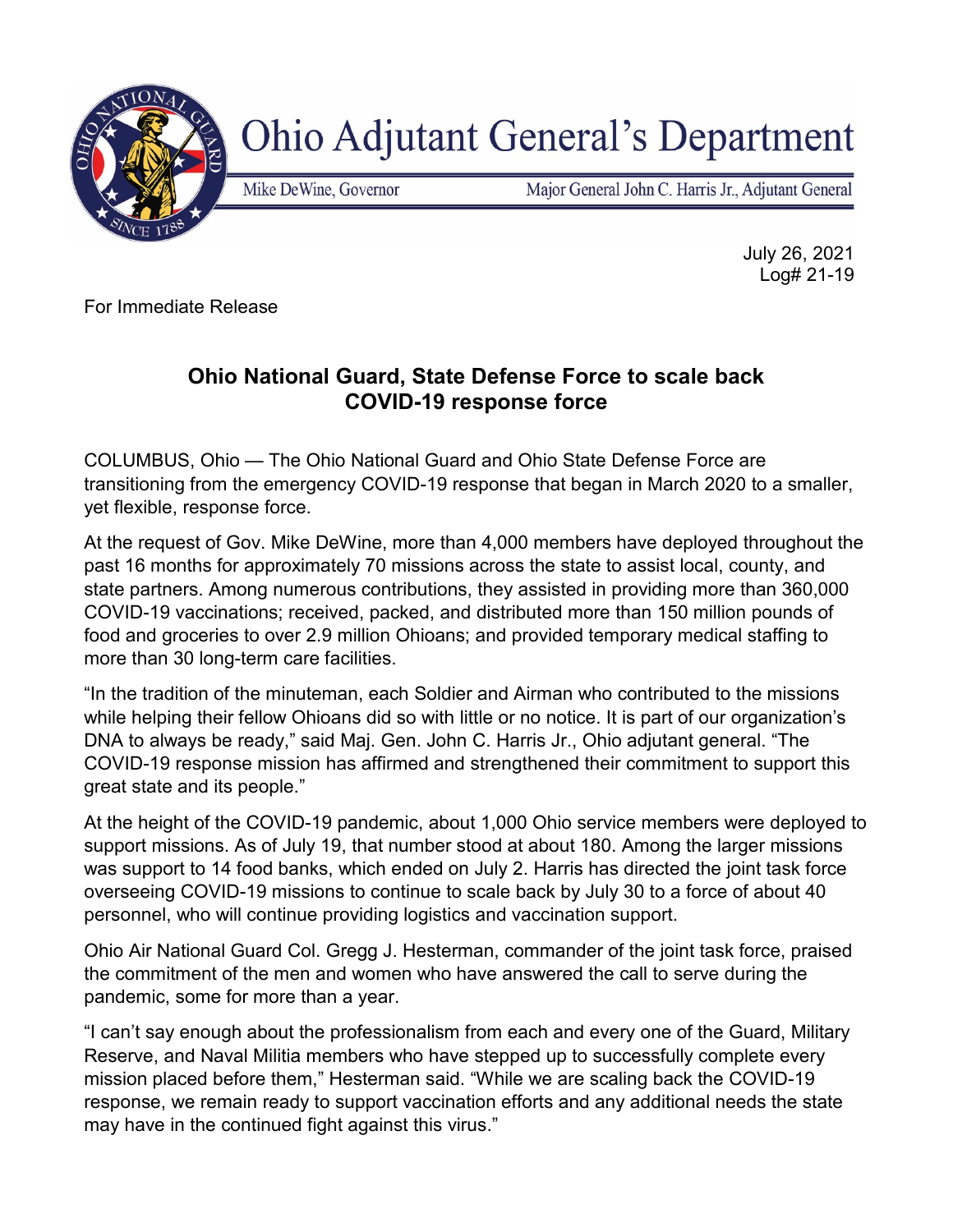Federal funding for the mission is scheduled to continue until the end of September.

## **Service members reflect on completed missions**

Sgt. 1st Class Colin Kelly was one of about 50 Ohio Military Reserve members who completed a three-month deployment on June 30 to help the Ohio Department of Job and Family Services process more than 300,000 pandemic unemployment claims.

"The people who were legitimate, that really need the help, needed the help right now, and the faster we could get to those legitimate claims and get them processed, the better I think all of our soldiers felt," Kelly said.

Ohio National Guard Airmen and Soldiers worked alongside Ohio Department of Health personnel for about year to distribute personal protective equipment statewide during COVID-19 relief efforts.

"It's definitely been a rewarding experience," said Senior Airman Briana Staples, assigned to the 123rd Air Control Squadron, based in Blue Ash, while she was still on the mission. "Knowing that what I'm doing is making an impact on people who live down the street from me and people who live in a different city than me, it feels good."

Army National Guard Staff Sgt. Austin Henry, of Headquarters and Headquarters Company, 216th Engineer Battalion, based in Cincinnati, was among those who supported the Ohio Department of Rehabilitation and Correction in more than 20 state prisons and the Cuyahoga County Corrections Center in Cleveland during a mission that ended in March.

"I learned a lot and I have a lot of respect for the COs (corrections officers) and what they do," Henry said. "After about a month, a lot of the Soldiers, myself included, started to understand what we were there for and understood that the reason we were there was to assist where needed because corrections officers and staff were coming down with COVID. They saw the big picture and every last one of them pushed through to do the mission."

## **About the Ohio Adjutant General's Department**

The adjutant general is a member of the governor's cabinet and is responsible for the command of the Ohio National Guard, comprising the Ohio Army National Guard, Ohio Air National Guard, and the Ohio State Defense Force, which is composed of the Ohio Military Reserve, Ohio Naval Militia, and Ohio Cyber Reserve.

-30-

**EDITOR'S NOTE:** High-resolution photos and b-roll package to support this story are available at [https://www.dvidshub.net/news/401726/ohio-national-guard-state-defense-force-scale-back](https://www.dvidshub.net/news/401726/ohio-national-guard-state-defense-force-scale-back-covid-19-response-force)[covid-19-response-force.](https://www.dvidshub.net/news/401726/ohio-national-guard-state-defense-force-scale-back-covid-19-response-force)

**FOR MORE INFORMATION, CONTACT:** Stephanie Beougher, public information officer, at 614-506-3490 or [stephanie.k.beougher.nfg@mail.mil.](mailto:stephanie.k.beougher.nfg@mail.mil)